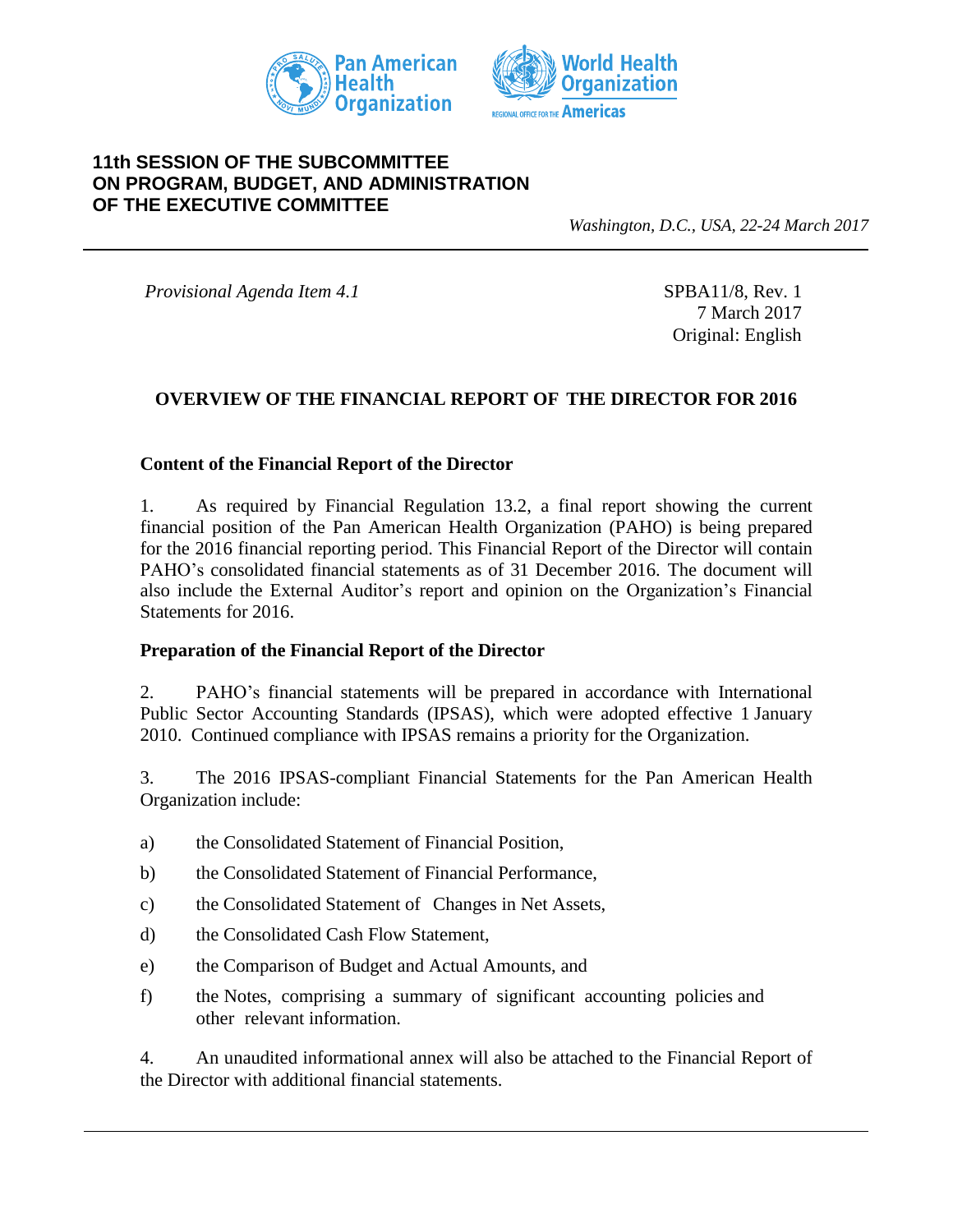# **External Audit**

5. PAHO's External Auditor, the Spanish Court of Audit (SCA), renders an opinion on whether the Organization's financial statements are an accurate representation of its actual position, and the extent to which they comply with its accounting standards.

6. The External Auditor will be in PAHO headquarters from 6 through 30 March 2017 to complete the audit of the financial statements for the 2016 financial reporting period. In accordance with Financial Regulation 14.9, the Report of the External Auditor must be completed, signed and provided to the Director, together with the audited financial statements, no later than 15 April 2017.

# **Steps in the Preparation of the Report**

7. In March 2017, PAHO will provide a preliminary overview on the Organization's financial performance for the 2016 financial reporting period to the 11th Session of the Subcommittee on Program, Budget, and Administration, pending completion of the external audit. This preliminary summary will include:

- a) a summary of the status of PAHO's revenue and expenses in 2016, and
- b) a summary of the PAHO's aggregate assets and liabilities.

8. Once finalized and signed, the Financial Report of the Director, along with the Report of the External Auditor, will be presented to the 160th Session of the Executive Committee for its consideration. The Executive Committee shall forward the Report to the 29th Pan American Sanitary Conference. The Financial Report of the Director and the Report of the External Auditor will be made publicly available on PAHO's website.

## **Unaudited Preliminary Financial Status**

9. The unaudited preliminary financial figures for the Pan American Health Organization reflect a total consolidated revenue of US\$ 1,448 million,<sup>1</sup> as compared to \$1,460 million in 2015. PAHO's total consolidated expense reached \$1,426 million in 2016, compared to \$1,469 million in 2015.

10. During 2016, payments towards assessed contributions—both current and in arrears—were received from 38 Member States, Participating States, and Associate Members. Regarding the 2016 assessed contributions, 29 Members paid their assessments in full, 4 Members made partial payments, and 9 Members made none.

11. Miscellaneous Revenue credited to the Regular Budget totaled \$15.2 million during 2016, net of investment management fees and losses on currency exchange. Budgeted Miscellaneous Revenue for 2015 was \$12.5 million.

 $\overline{a}$ <sup>1</sup> Unless otherwise indicated, all monetary figures in this report are expressed in United States dollars.